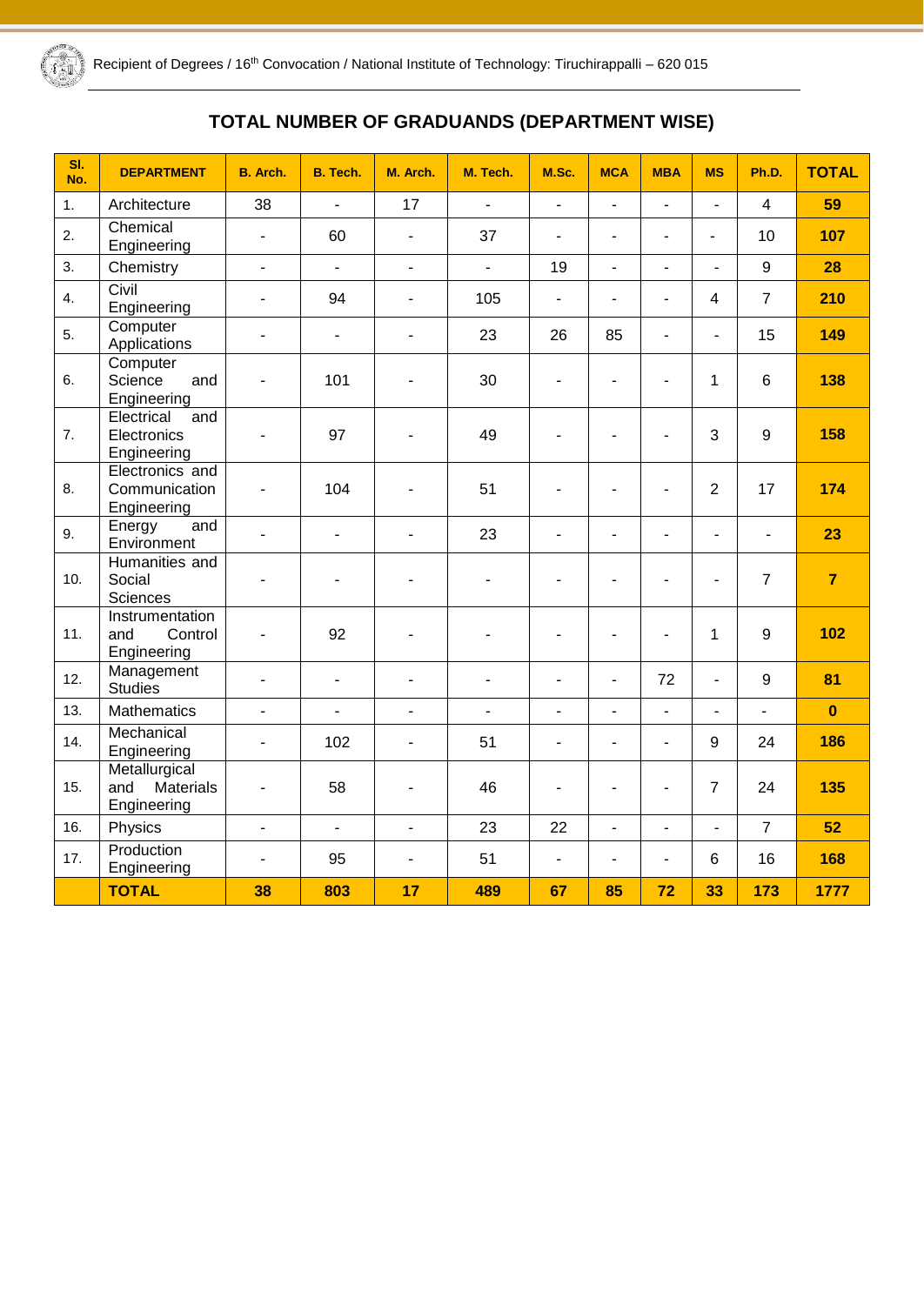

| 1101111061 UT UT GUUGHUU 111111 1101101 J |                                                  |                            |  |  |  |  |  |  |  |  |  |
|-------------------------------------------|--------------------------------------------------|----------------------------|--|--|--|--|--|--|--|--|--|
| SI. No.                                   | <b>Department</b>                                | <b>Number of Graduands</b> |  |  |  |  |  |  |  |  |  |
| 1.                                        | <b>Chemical Engineering</b>                      | 4                          |  |  |  |  |  |  |  |  |  |
| 2.                                        | Civil Engineering                                |                            |  |  |  |  |  |  |  |  |  |
| 3.                                        | <b>Computer Science and Engineering</b>          | 12 <sub>2</sub>            |  |  |  |  |  |  |  |  |  |
| 4.                                        | <b>Electrical and Electronics Engineering</b>    | 3                          |  |  |  |  |  |  |  |  |  |
| 5.                                        | <b>Electronics and Communication Engineering</b> | 9                          |  |  |  |  |  |  |  |  |  |
| 6.                                        | Instrumentation and Control Engineering          | 2                          |  |  |  |  |  |  |  |  |  |
| 7.                                        | Mechanical Engineering                           | 9                          |  |  |  |  |  |  |  |  |  |
| 8.                                        | Metallurgical and Materials Engineering          | 11                         |  |  |  |  |  |  |  |  |  |
| 9.                                        | <b>Production Engineering</b>                    | 15                         |  |  |  |  |  |  |  |  |  |
|                                           | <b>Total</b>                                     | 72                         |  |  |  |  |  |  |  |  |  |

### **Number of Graduands with Honors**

## **Number of Graduands with Minor**

| SI. No.          | <b>Department (MINOR)</b>                      | <b>Number of Graduands</b> |
|------------------|------------------------------------------------|----------------------------|
| 1.               | Architecture                                   | --                         |
| 2.               | <b>Chemical Engineering</b>                    | --                         |
| 3.               | Chemistry                                      | 12                         |
| $\overline{4}$ . | Civil Engineering                              | --                         |
| 5.               | <b>Computer Applications</b>                   | 14                         |
| 6.               | <b>Computer Science and Engineering</b>        | 149                        |
| 7.               | <b>Electrical and Electronics Engineering</b>  | 14                         |
| 8.               | Electronics and Communication Engineering      | 8                          |
| 9.               | <b>Energy and Environment</b>                  | 30                         |
| 10.              | <b>Humanities and Social Sciences</b>          | 99                         |
| 11.              | <b>Instrumentation and Control Engineering</b> | --                         |
| 12.              | <b>Management Studies</b>                      | 268                        |
| 13.              | <b>Mathematics</b>                             |                            |
| 14.              | Mechanical Engineering                         | 37                         |
| 15.              | Metallurgical and Materials Engineering        | --                         |
| 16.              | Physics                                        |                            |
| 17.              | <b>Production Engineering</b>                  | 1                          |
|                  | <b>Total</b>                                   | 632                        |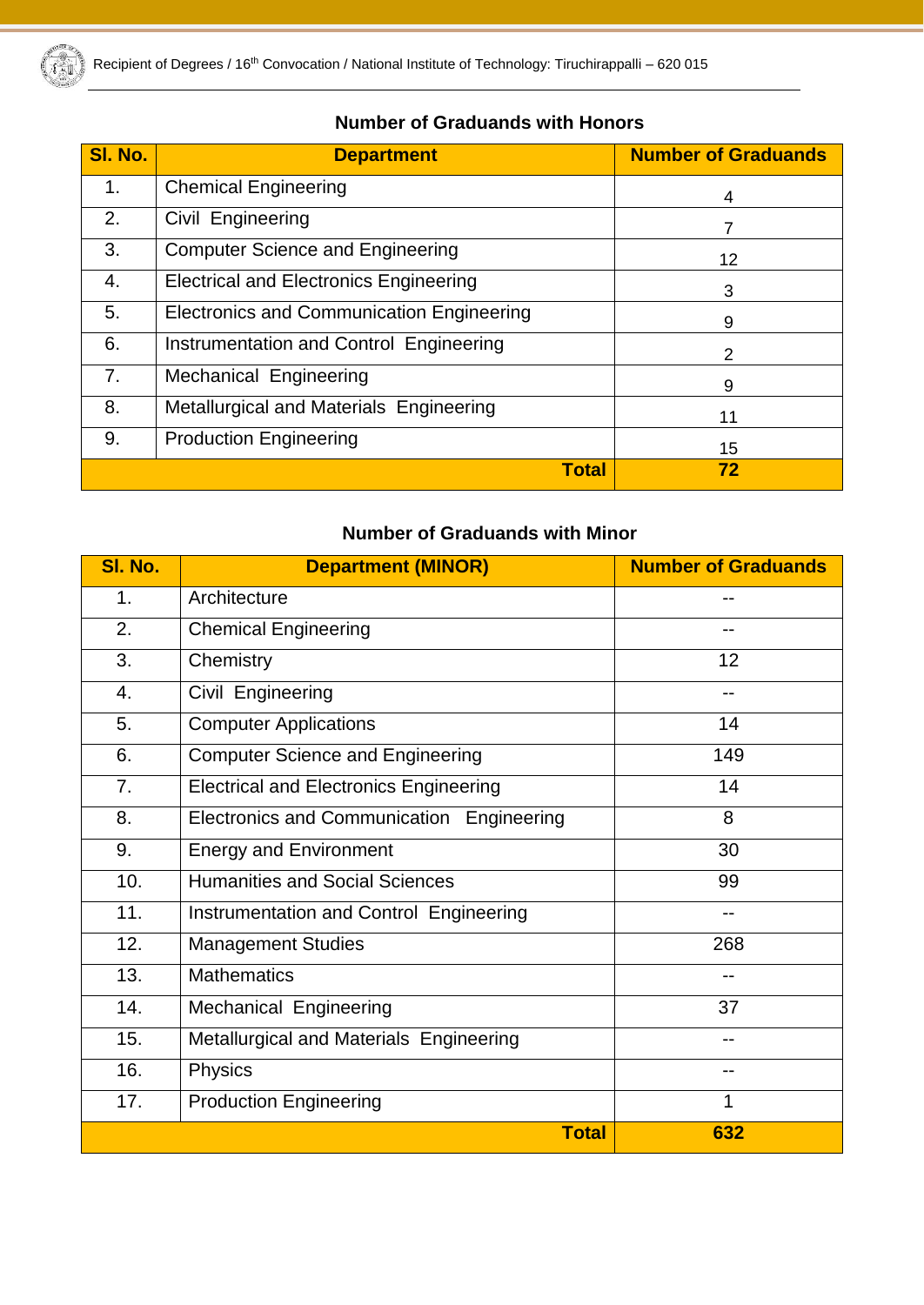

### **TOTAL NUMBER OF GRADUANDS (M. Tech. and M. Arch.) / SPECIALIZATION WISE**

| SI.<br>No. | <b>Department</b>                | <b>Specialization</b>                      | No. of<br><b>Graduands</b> |
|------------|----------------------------------|--------------------------------------------|----------------------------|
| 1.         | <b>Chemical Engineering</b>      | <b>Chemical Engineering</b>                | 23                         |
|            |                                  | <b>Process Control and Instrumentation</b> | 14                         |
| 2.         | Civil Engineering                | Engineering<br>Transportation<br>and       | 27                         |
|            |                                  | Management                                 |                            |
|            |                                  | Structural Engineering                     | 26                         |
|            |                                  | <b>Environmental Engineering</b>           | 23                         |
|            |                                  | Construction<br>Technology<br>and          | 29                         |
|            |                                  | Management                                 |                            |
| 3.         | <b>Computer Applications</b>     | Data Analytics                             | 23                         |
| 4.         | Computer<br>Science<br>and       | <b>Computer Science and Engineering</b>    | 30                         |
|            | Engineering                      |                                            |                            |
| 5.         | Electrical<br>Electronics<br>and | <b>Power Systems</b>                       | 27                         |
|            | Engineering                      | <b>Power Electronics</b>                   | 22                         |
| 6.         | Electronics<br>and               | <b>Communication Systems</b>               | 27                         |
|            | Communication                    | <b>VLSI System</b>                         | 24                         |
|            | Engineering                      |                                            |                            |
| 7.         | <b>Energy and Environment</b>    | <b>Energy Engineering</b>                  | 23                         |
| 8.         | Mechanical Engineering           | <b>Industrial Safety Engineering</b>       | 26                         |
|            |                                  | <b>Thermal Power Engineering</b>           | 25                         |
| 9.         | Metallurgical and Materials      | <b>Welding Engineering</b>                 | 18                         |
|            | Engineering                      | Materials Science and Engineering          | 14                         |
|            |                                  | <b>Industrial Metallurgy</b>               | 14                         |
| 10.        | Physics                          | <b>Non-Destructive Testing</b>             | 23                         |
| 11.        | <b>Production Engineering</b>    | <b>Manufacturing Technology</b>            | 26                         |
|            |                                  | Industrial<br>Engineering<br>and           | 25                         |
|            |                                  | Management                                 |                            |
| 12.        | Architecture                     | Sustainable<br>Energy<br>Efficient<br>and  | 17                         |
|            |                                  | Architecture                               |                            |
|            |                                  | <b>TOTAL</b>                               | 506                        |

**Note: Any clarifications, please communicate to [degree@nitt.edu.](mailto:degree@nitt.edu)**